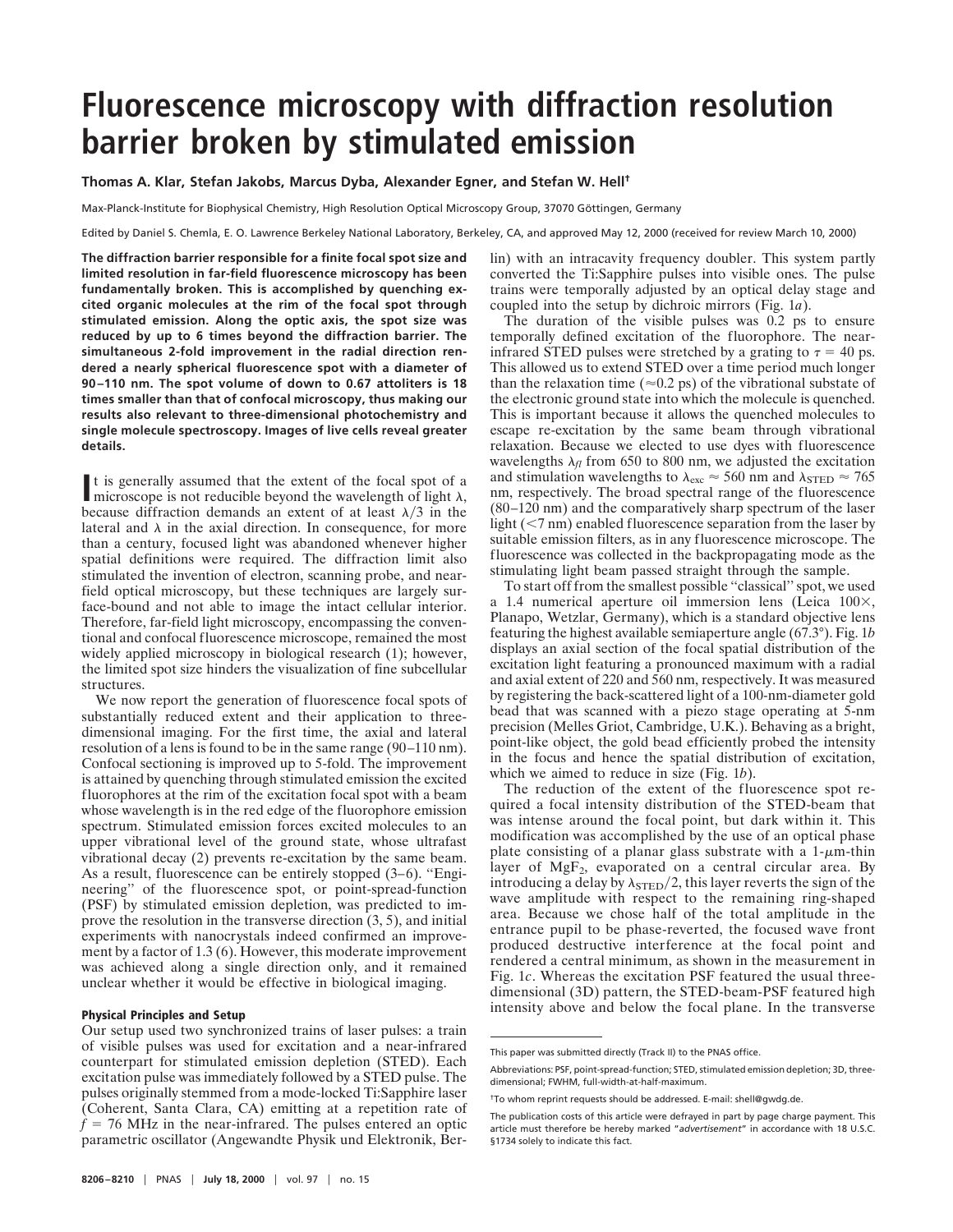

**Fig. 1.** Microscope. (*a*) Excitation pulses are followed by stimulated emission depletion pulses for fluorescence inhibition. After passing dichroic mirrors and emission filters, fluorescence is detected through a confocal pinhole by a counting photodiode. (*b*) Measured excitation PSF. (*c*) Measured STED-beam-PSF featuring local minimum at the center and intense maxima above and below the focal plane. Z denotes optic axis. The measurements of *b* and *c* are carried out with the pinhole removed.

direction, it also displayed a weak but non-negligible, doughnut-shaped first maximum that is expected to reduce the fluorescence spot also in the lateral direction.

Fig. 1 *b* and *c* indicates that the subtraction of the latter from the former should result in a narrower fluorescent spot. However, it is also apparent that the mere subtraction would increase the resolution only marginally, because the local minimum of the STED-beam-PSF is of about the same extent as the maximum of the excitation PSF. To really break the diffraction barrier, the minimum of the STED-beam-PSF must be narrower. This requirement is fulfilled by a nonlinear relationship between the intensity *I*<sub>STED</sub> of the STED beam and the residual population of the fluorescent state, which is in fact theoretically expected  $(3, 5)$ . If we denote the population of the fluorescent state with  $N_1$  and that of the vibrational

level of the ground state with  $N_0^*$ , the temporal change of the population is given by:

$$
dN_1/dt = -N_1 \sigma I_{\text{STED}}/\hbar \omega + N_0^* \sigma I_{\text{STED}}/\hbar \omega - N_1 k_{\text{FI}} \quad [1]
$$

and

$$
dN_0^* / dt = N_1 \sigma I_{\text{STED}} / \hbar \omega - N_0^* \sigma I_{\text{STED}} / \hbar \omega - N_0^* k_{\text{vib}}.
$$
 [2]

 $\sigma$  is the molecular cross-section for the transition and  $\hbar \omega$  is the STED beam photon energy;  $k_{\text{Fl}}$  and  $k_{\text{vib}}$  are the rates for spontaneous emission and vibrational relaxation, respectively. The first and second term on the right hand side of Eq. **1** describe the stimulated emission from the fluorescent state and the re-excitation from the vibrational state by the stimulating beam, respectively. Whereas the third term on the right hand side of Eq. **1** describes the decay of  $N_1$  by spontaneous emission, its counterpart in Eq. 2 describes the vibrational decay of  $N_0^*$ . If the focal intensity is low enough to render the rates of the stimulated transitions much slower than  $k_{vib}$ , re-excitation is negligible and  $N_0^* \approx 0$ . Hence, for a given duration  $\tau$  of the STED pulse, the population of the fluorescent state and the remaining fluorescence obeys the proportionality  $N_1 \propto e^{-\tau \sigma / \text{STED}/\hbar \omega}$  in good approximation. For higher intensities, the depletion of  $N_1$  will be governed by the fast vibrational relaxation alone ( $k_{\text{vib}} \geq 3 \times 10^{12}$ )  $s^{-1}$ ). Altogether, this leads to a highly nonlinear relationship between  $N_1$  and  $I_{\text{STED}}$ , the precise behavior of which is obtained by numerical computation (3, 5).

## **Results**

This nonlinear relationship is indeed found in the experiment (Fig. 2*a*) in which we measure the fluorescence of the styryl dye LDS 751 (Molecular Probes) as a function of the STED-beam intensity for a given pulse length. The experiment was carried out by focusing without phaseplate onto a dye nanocrystal. The saturation of the depletion is so pronounced that, at STED-beam peak intensities  $I_{\text{STED}} \ge I_{\text{STED}}^T \approx 0.75 \text{ GW/cm}^2$ , the fluorescence of the dye is suppressed to less than 10%. The "threshold" intensity<sup>"</sup>  $I<sub>STED</sub><sup>T</sup>$  is arbitrarily elected for orientation. We also note that the peak intensity was calculated as

$$
I_{\text{STED}}(z) \cong P_{\text{STED}} \times S(z,0) / \left(2\pi f \tau \times \int_0^\infty S(z,r) r \, dr\right),\tag{3}
$$

where  $S(z, r)$  is the measured focal intensity distribution and  $r$  the radial coordinate.  $P_{\text{STED}}$  is the focused time-averaged power. The axial coordinate *z* is taken at the location of the maximum. Fig. 2*a* also allows us to predict the effect of the STED-beam-PSF of Fig. 1 when the focal intensities in the region of the maxima are  $\geq I_{\text{STED}}^T$ : The fluorescence is inhibited in the whole focal region except for the innermost part of the spot. With increasing intensity, the area of inhibition grows and confines the fluorescence to an ever smaller volume. The result is a fluorescent spot with subdiffraction dimensions as the one shown in Fig. 2*d*.

The spot in Fig. 2*d* was probed by a 48-nm bead stained with the fluorophore LDS 751 with an intensity of  $I_{\text{STED}} \approx 2.8$  $GW/cm<sup>2</sup>$ , calculated as the average of the intensity of the two axial maxima. Because we placed a confocal pinhole in front of the detector, switching on and off the STED-beam automatically contrasted the narrowed focal spot with that of a confocal microscope (Fig. 2*b*). The difference in focal extent becomes obvious when comparing their XZ-sections shown in the inset. Because of the strong local maxima along the optic axis, the most pronounced difference is found in the axial direction. Whereas the confocal spot featured an axial full-width-at-half-maximum (FWHM) of 490 nm, that of the STED-fluorescence spot was only 97 nm.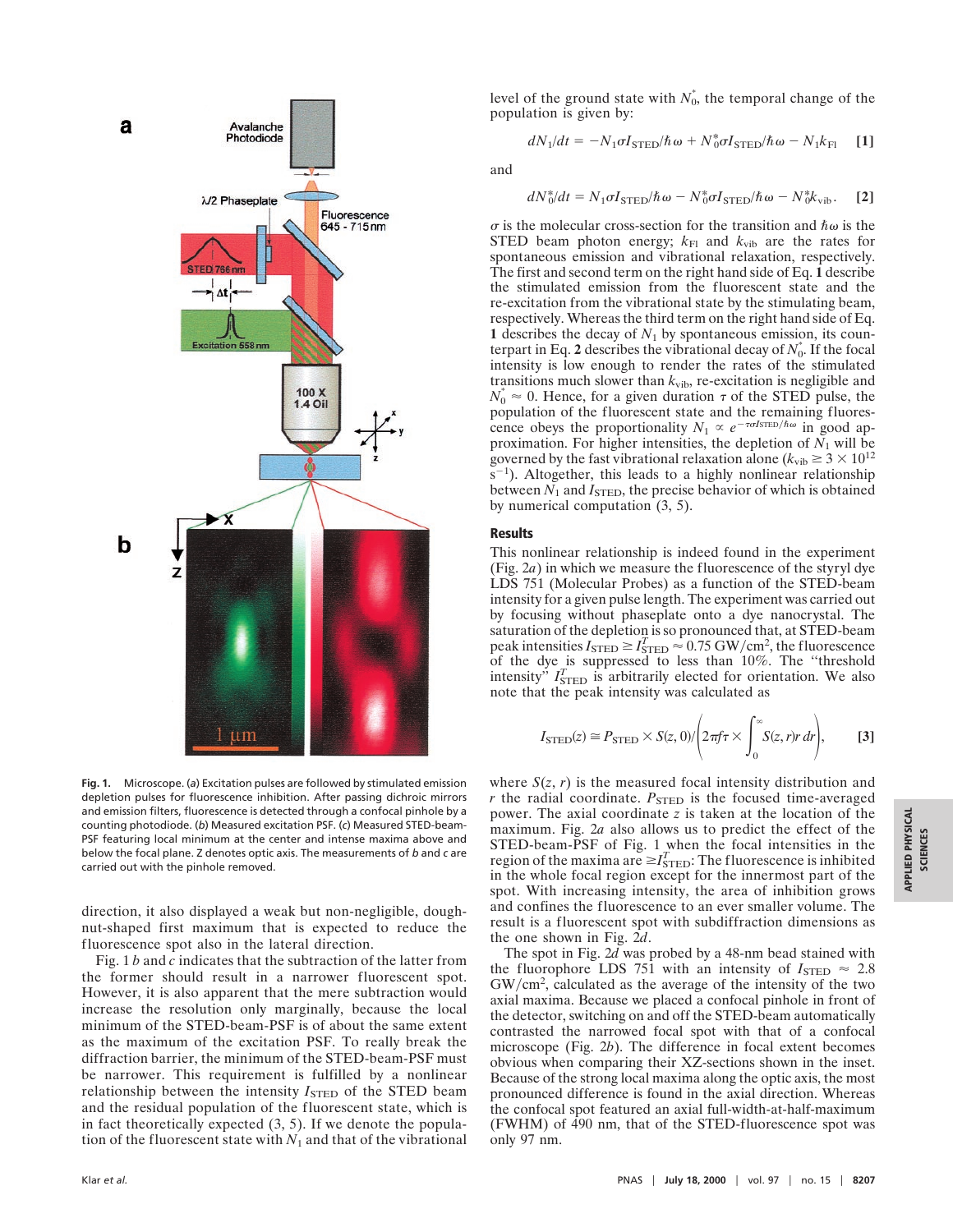

Fig. 2. (a) Fluorescence is a nonlinear function of stimulating intensity; 10% remaining fluorescence is obtained for *I*<sub>STED</sub> corresponding to *P<sub>STED</sub>* of 2.2 mW in the focus. (*b*) Surface plot of XZ-section (*Inset*) of confocal fluorescence spot for 1.4 oil immersion lens. (*d*) Same as *b* but with STED-beam PSF switched on. (*c*) Corresponding axial intensity profiles demonstrate 5.1-fold reduction of the axial width (FWHM) from 490 nm down to 97 nm.

We note that the STED-beam was switched on in the forward scan and off in the backward scan, line by line. Along with other spectroscopic evidence (6), this measure ruled out photobleaching as a potential cause of the observed spot size reduction. In the lateral direction, we measured a FWHM of 104 nm and 127 nm in *x* and *y* directions, respectively, meaning that the lateral resolution was doubled. The breaking of the resolution limit in the radial direction is a direct consequence of the doughnutshaped first maximum of the STED-beam PSF. Because of the lower intensity in the ring, the lateral improvement was less pronounced than its axial counterpart. It could be enforced, however, by a differently optimized phase plate that should lead to a similar factor of spot size reduction also in the lateral direction.

Nevertheless, the nearly spherical spot size obtained with the present arrangement is particularly attractive because it reduces spot shape artifacts. Altogether, the 3D volume defined by the FWHM of the confocal spot was narrowed down by a factor of 18, so that we obtained a focal volume of 670 zeptoliter, which is for the first time below the 1 attoliter barrier. When compared with the FWHM volume of the main maximum of the conventional PSF in Fig. 1*b*, this reduction amounts to a factor of 28.

To compare the signal strength between the STEDfluorescence and the confocal spot, we display the nonnormalized axial profiles in Fig. 2*c*, revealing a decrease of the peak height by 40% in the STED case. This decrease is comparatively low and is likely reduced by further optimization. Therefore the STED-beam indeed primarily suppresses the outer parts of the focus and leaves the center mostly unaffected.

The improved axial resolution is also evident in Fig. 3, in which

we compare axial images of randomly dispersed 100-nm-diameter beads. The fluorescent beads were custom-labeled (Polysciences) with the dye Pyridine 2 (Lambdachrome, Göttingen, Germany). A



**Fig. 3.** XZ-images of 100-nm-diameter fluorescent beads (*a* and *b*) and of 100-nm-diameter negatively stained glass beads agglomerations (*c* and *d*) as observed in the confocal (*a* and *c*) and the STED-fluorescence (*b* and *d*) microscope. Note the artifacts indicated by arrows induced by the elongated spot in the confocal image and their reduction in the STED counterpart.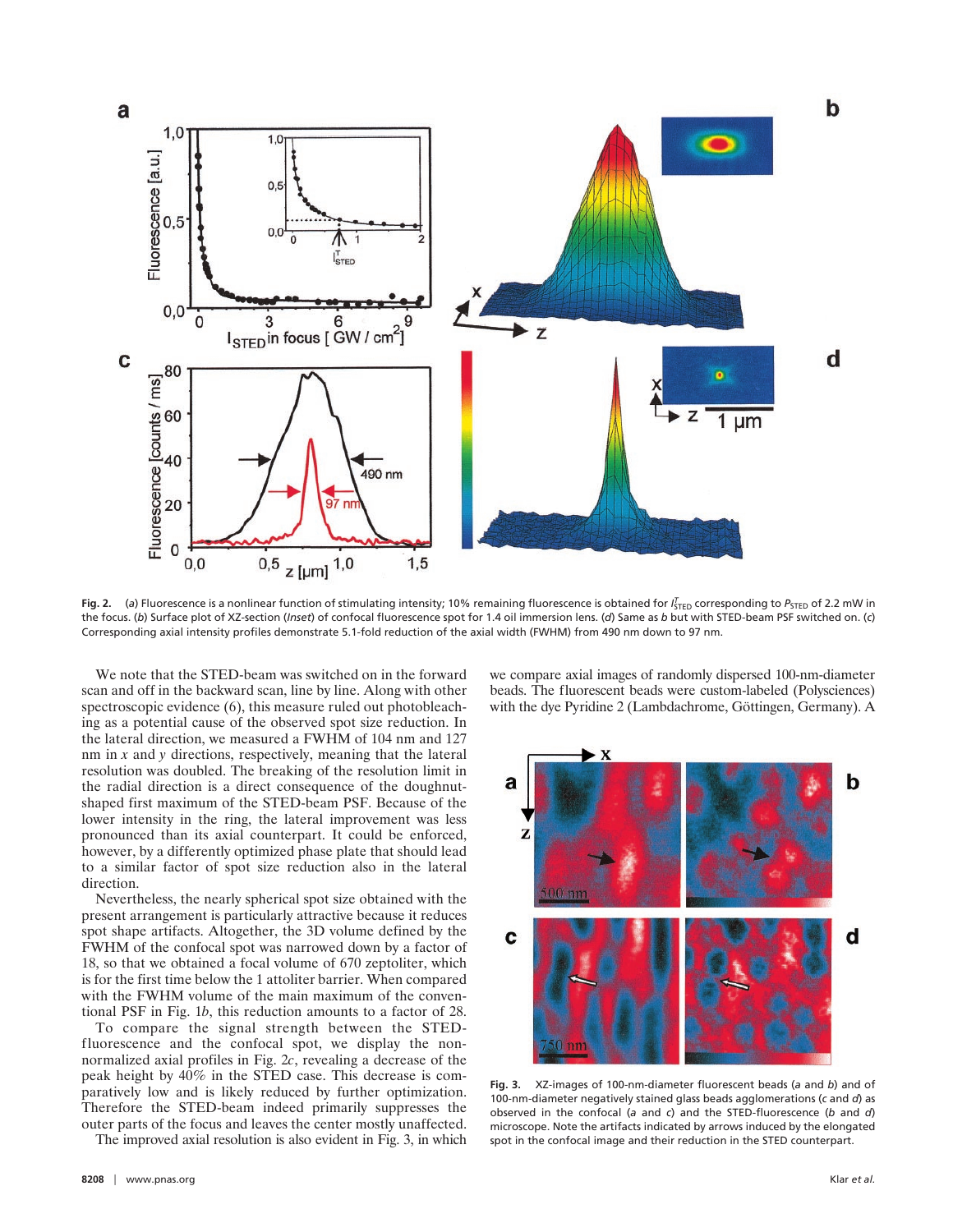similar comparison is made for ''negatively stained'' beads: i.e., 100-nm unstained silica beads immersed in fluorescent solution. Negative staining was performed by dispersing 100-nm fused silica beads in Pyridine 2 dissolved in a Mowiol mounting medium [100 mM Tris $HCl$ , pH 8.5/9% Mowiol 4-88 (Hoechst)/25% glycerol]. In the regular confocal image (Fig. 3 *a* and *c*), the beads emerge as axially elongated entities. Importantly, this diffraction-induced misrepresentation is immanent to any focusing light microscope using a single lens. In the STED-fluorescence image (Fig. 3 *b* and *d*), however, the beads are largely spherical and better distinguished.

The peak intensities for efficient stimulated emission *I*<sub>STED</sub> are higher than those required for 1-photon excitation because the rate of stimulation needs to be faster than the spontaneous emission. However, they are, by about two orders of magnitude, lower than the peak intensities of  $200-500$  GW/cm<sup>2</sup> successfully used in live cell multiphoton microscopy (7). This is attributable to the fact that the cross sections for 1-photon absorption and stimulated emission are similar. On the other hand, because of the longer pulse width, the pulse energies are of the same order. As potential optical limiting effects usually scale nonlinearly with the intensity (8–10), our method is live cell compatible.

Next we demonstrate that the STED method is indeed applicable to live cells. For this purpose, we labeled the vacuolar membrane of live yeast cells with the dye RH-414 (Molecular Probes). *Saccharomyces cerevisiae* strain RH 488 (*MATa*, *his4*, *leu2*, *ura3*, *lys2*, *bar1*-*1*) were grown at 27°C in complete medium (1% yeast extract/2% peptone/2% glucose/20 mg/ml uracil and adenine) to an absorbance at 600 nm of approximately 0.8. The cell culture was diluted with one volume of 130 mM NaCl, 45 mM NaH<sub>2</sub> PO<sub>4</sub>, and 0.55 M sorbitol (pH 7.3). Vacuolar staining was accomplished by adding RH 414 to a final concentration of 70  $\mu$ M from a 25 mg/ml EtOH stock solution. The uptake of RH 414 followed similar kinetics to the well characterized vital stain FM 4-64. Because the uptake of FM4-64 has been shown to be strictly time-, temperature-, and energy-dependent, we conclude that the labeled cells were alive (11). For microscopy analysis, the cells were embedded in 1% low melting agarose. Images were recorded 1 h after adding the dye. We also imaged live *Escherichia coli* bacteria labeled with the dye Pyridine 4 (Lambdachrome). For labeling the *E. coli* membranes, one volume of saturated ethanolic Pyridine 4 solution was diluted with 100 volumes of bacterial culture. Staining was performed for 1 h at room temperature. After a washing step, the cells were embedded in LB medium with  $15$  g/liter agar and were placed on a coverslip.

To reduce potential photostress, the yeast cells and the *E. coli* were imaged with calculated  $I_{\text{STED}} = 1.07 \text{ GW/cm}^2$  and 2.44  $GW/cm<sup>2</sup>$ , respectively. Because we focused into a watery medium, these intensities are present only at the interface between the glass coverslip and the watery medium. With increasing focusing depth, the intensities drop off as a result of spherical aberration induced by the concomitant refractive index mismatch. Although both intensities are greater than  $I<sub>STED</sub><sup>T</sup>$  and therefore in the nonlinear range of the depletion curve of Fig. 2*a*, *I*<sub>STED</sub> at the sample is expected to be significantly lower than in the case with the bead. Hence, we expect the resolution improvement by STED to be lower in the live cell sample.

Fig. 4 compares confocal axial images of the live yeast (*a*) and *E. coli* (*c*) cells with their STED-fluorescence counterparts in *b* and *d*, respectively. In Fig 4*a*, the axial images of the yeast vacuoles are observed as oval-shaped structures. Again, the diffraction-limited spot in the confocal microscope overemphasizes the vertical parts of the vacuolar membrane. In contrast, because of the axially narrowed focal spot, the STEDfluorescence image in Fig. 4*b* gives a more faithful picture of the spherical shape of the vacuoles of the live yeast cell (see arrow). In particular, they reveal the spherical shape of smaller vacuoles that cannot be recognized as such by the confocal microscope.



**Fig. 4.** Resolution improvement in live cells. XZ-images of a *S. cerevisiae* yeast cell with labeled vacuolar membranes with standard confocal resolution (*a*) and with axial resolution improved by STED (*b*). Whereas the confocal mode fails in resolving the membrane of small vacuoles, the STED microscopy better reveals their spherical structure. XZ-images of membrane-labeled *E. coli* show a 3-fold improvement of axial resolution by STED in *d* as compared with their simultaneously recorded confocal counterparts in *c*.

We noticed that after repeated imaging the dye dispersed in the cell, thus indicating that the STED beams induced photostress to the yeast cell. This was not observed when imaging the *E. coli*. In the STED-fluorescence *E. coli* image (Fig. 4*d*), the bacterial membrane is better outlined than in its confocal counterpart taken at the same time (*c*). To quantify the improvement of axial resolution in the sample, we precipitated a fine layer of fluorophore on the coverslip, which is easily noticed as a horizontal line in the images. We found that in the STED fluorescence image the axial resolution is improved by a factor of 3. We recorded several stacks of STED-images as the stained *E. coli* did not show notable alterations induced by imaging.

Of the dark red fluorescent dyes scrutinized, we found the following 17 compounds to display a fluorescence suppression of  $>90\%$ : (*i*) styryls, such as Styryl 6, 7, and 8, LDS751, Pyridine 1 and 2, and RH 414; (*ii*) oxazines, such as Oxazine 170, Nile Red, and 7-AAD; (*iii*) carbocyanines such as DODCT, DTDCI, Cy 3, Cy 3.5, Cy 5, and (*iv*) the fluoresceines C-562 and C-563. (The dyes are tradenames of Lambdachrome, Amersham Pharmacia, or Molecular Probes. The fluorescence depletion was measured using uniform layers of saturated solutions in EtOH or DMSO mixed with Mowiol mounting medium in equal ratio. We note that the Stokes shift and cross-section may slightly vary with the solvent or mounting medium. The investigation of visible wavelength dyes for STED is a next step in our studies. We expect that a number of green, yellow, and red dyes will qualify for strong stimulated emission depletion.

## **Discussion and Outlook**

We have demonstrated the breaking of the diffraction barrier in fluorescence light microscopy up to a factor of 2 in the lateral and 6 in the axial direction. The improvement of resolution along the optic axis was larger because the regions of strongest STED-beam intensity were located immediately above and below the focal plane. By positioning similarly intense beams in the lateral direction, a further substantial reduction of the fluorescent volume in this direction is anticipated.

In the STED-images of the live bakers yeast and *E. coli* cells, the gain in resolution is somewhat lower than what is found with the PSF measurement. This can be largely attributed to the fact that the cells were maintained in a watery environment whose